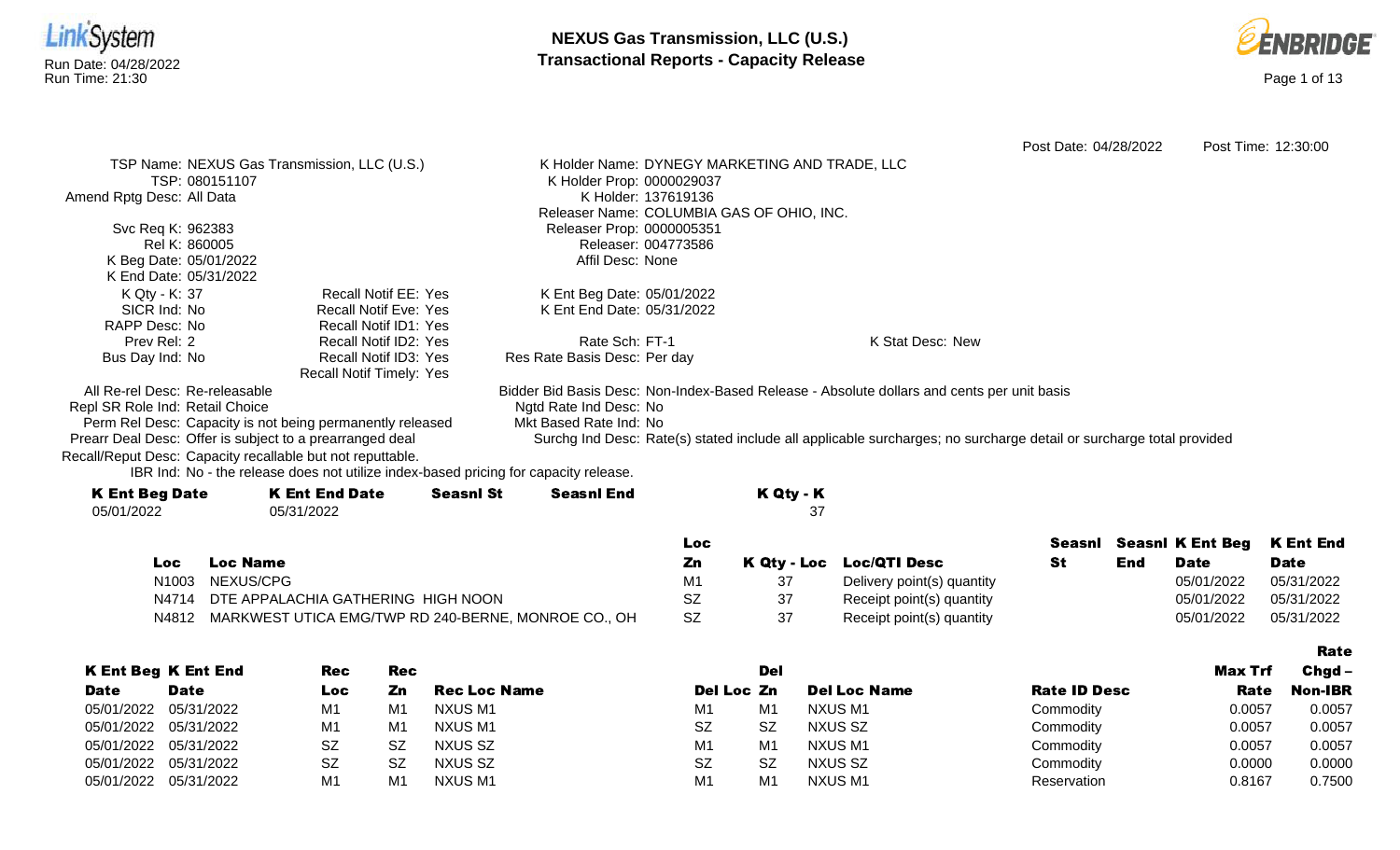

### Recall/Reput Terms

RETAIL CHOICE RECALLABLE FOR ADMINISTRATIVE PURPOSES

# Terms/Notes

REPLACEMENT SHIPPER IS TAKING RETAIL CHOICE PROGRAM CAPACITY RELEASE THA T IS SUBJECT TO A NEGOTIATED RATE. PRIMARY RECEIPT POINTS ARE METER N47 14 AND METER N4812 AND PRIMARY DELIVERY POINT IS METER N1003. NOMINATION S USING THESE PRIMARY RECEIPT AND DELIVERY METERS ARE CONSIDERED IN PATH NOMINATIONS AND WILL RECEIVE THE NEGOTIATED RATE. REPLACEMENT SHIPPER N OMINATIONS THAT DO NOT MEET THE RECEIPT AND DELIVERY METER CRITERION A BO VE WILL BE CONSIDERED OUT OF PATH NOMINATIONS AND WILL CAUSE THE MAXI MUM RECOURSE RATES TO BE BILLED TO RELEASING SHIPPER. COLUMBIA GAS OF O HIO (RELEASING SHIPPER) WILL RECOVER FROM REPLACEMENT SHIPPER ANY AND AL L I NCREMENTAL COSTS OR PENALTIES BILLED TO COLUMBIA GAS OF OHIO BY THE PIPE LINE, CAUSED BY REPLACEMENT SHIPPERS UTILIZATION OF OUT OF PATH NOM INATIONS. NEGOTIATED RATE AGREEMENT FOOTNOTES: 1 - THIS NEGOTIATED RATE AGR EEMENT IS PART OF A CONFORMING SERVICE AGREEMENT. 2 - THE NEGO TIATED BAS E RESERVATION CHARGE SHALL APPLY ONLY TO SERVICE UNDER SERVIC E AGREEMENT NO. 860005, USING THE POINTS DESIGNATED HEREIN OR THE FOLLOW ING SECONDA RY DELIVERY POINTS WHICH MAY BE AVAILABLE IN THE FUTURE: FA CILITIES TO BE LOCATED IN MEDINA COUNTY, OH NEAR NEXUS MILEPOST 62 AND F ACILITIES TO BE LOCATED IN MEDINA COUNTY, OH NEAR NEXUS MILEPOST 73. 3 - THE NEGOTIA TED USAGE CHARGES SHALL APPLY ONLY TO SERVICE UNDER SERVIC E AGREEMENT NO . 860005, USING THE POINTS DESIGNATED HEREIN AND SECONDAR Y POINTS AVAILA BLE TO THE SHIPPERS UNDER FT-1 IN PIPELINE S SUPPLY ZONE AND MARKET ZONE 1. 4 - CUSTOMER NOMINATIONS THAT MEET THE REC EIPT AND DELIVERY POINT CRITERIA IN FOOTNOTE (2) ARE REFERRED TO HEREINA FTER AS IN PATH NOMINATIONS . THE TOTAL SCHEDULED QUANTITY OF IN PATH NOMINATIONS FOR A GIVEN DAY IS HEREINAFTER REFERRED TO AS THE DAILY IN PATH QUANTITY . CUSTOMER NOMINATIONS THAT DO NOT MEET THE RECEIPT AND DE LIVERY POINT CRI TERIA IN FOOTNOTE (2) ARE REFERRED TO HEREINAFTER AS C USTOMER OUT OF PA TH NOMINATIONS . THE TOTAL SCHEDULED QUANTITY OF CUST OMER OUT OF PATH N OMINATIONS FOR A GIVEN DAY IS HEREINAFTER REFERRED TO AS THE CUSTOMER D AILY OUT OF PATH QUANTITY . RELATED REPLACEMENT SHI PPER NOMINATIONS (AC ROSS ALL RELATED REPLACEMENT CONTRACTS) THAT DO NOT MEET THE RECEIPT AND DELIVERY POINT CRITERIA IN FOOTNOTE 2/ ARE REFERRE D TO HEREINAFTER AS RELATED REPLACEMENT SHIPPER DAILY OUT OF PATH NOMINA TIONS . THE TOTAL S CHEDULED QUANTITY OF RELATED REPLACEMENT SHIPPER DA ILY OUT OF PATH NOMIN ATIONS IS HEREINAFTER REFERRED TO AS THE RELATED REPLACEMENT SHIPPER DA ILY OUT OF PATH QUANTITY. THE SUM OF THE CUSTOM ER DAILY OUT OF PATH QU ANTITY PLUS THE RELATED REPLACEMENT SHIPPER DAIL Y OUT OF PATH QUANTITY FOR A GIVEN DAY SHALL HEREINAFTER BE REFERRED TO AS THE TOTAL DAILY OUT OF PATH QUANTITY . 5 - THE RESERVATION CHARGES PURSUANT TO THIS NEGOTIA TED RATE AGREEMENT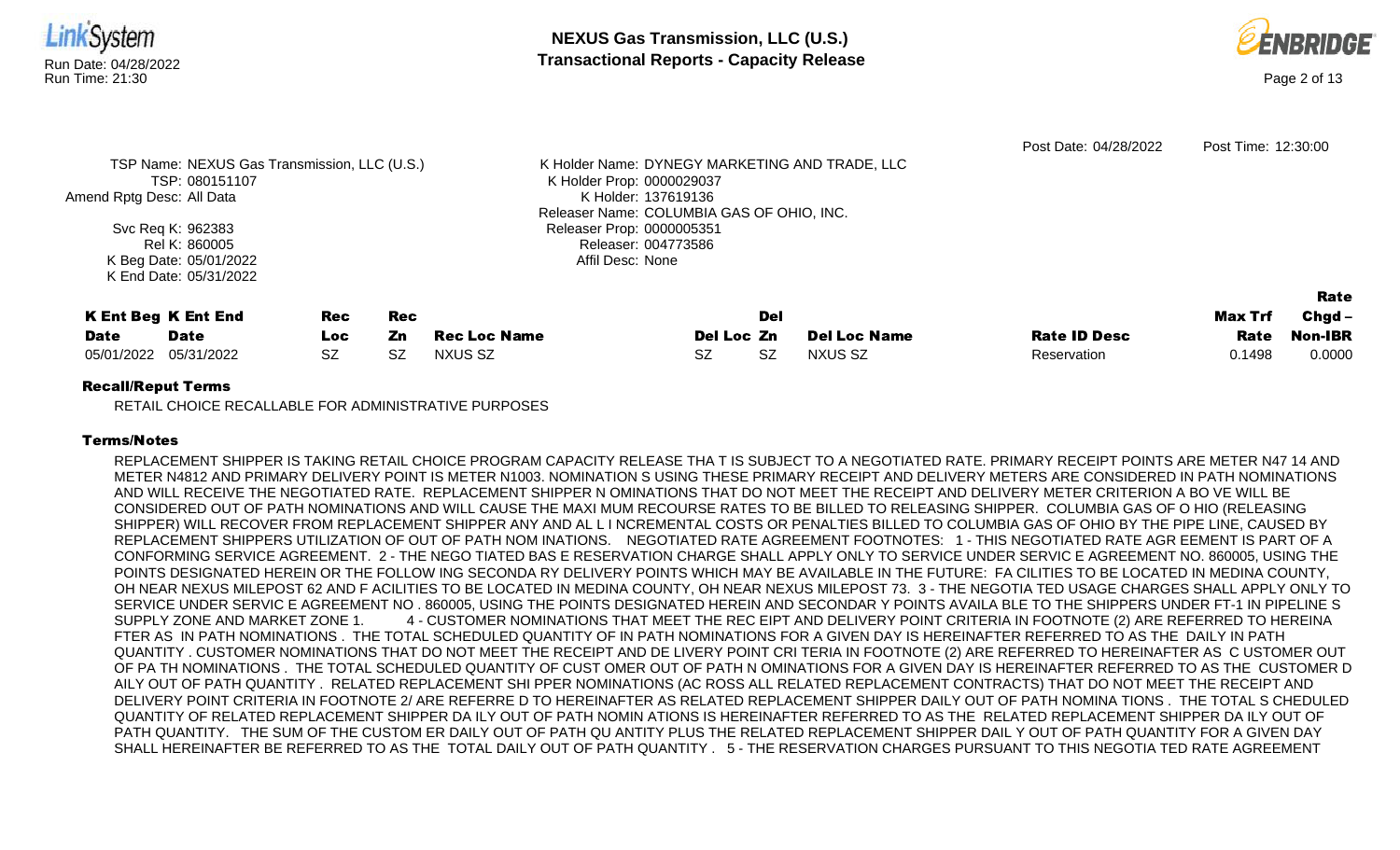



Post Date: 04/28/2022 Post Time: 12:30:00

TSP Name: NEXUS Gas Transmission, LLC (U.S.) TSP: 080151107 Amend Rptg Desc: All Data

> Svc Req K: 962383 Rel K: 860005 K Beg Date: 05/01/2022 K End Date: 05/31/2022

K Holder Name: DYNEGY MARKETING AND TRADE, LLC K Holder Prop: 0000029037 K Holder: 137619136 Releaser Name: COLUMBIA GAS OF OHIO, INC. Releaser Prop: 0000005351 Releaser: 004773586 Affil Desc: None

# Terms/Notes

WILL BE CALCULATED DAILY. THE DAILY EQUIVALENT OF TH E NEGOTIATED BASE RESERVATION CHARGE (AS ADJU STED IN ACCORDANCE WITH THE ABOVE) SHALL APPLY EACH DAY TO THE GREATER O F A) ZERO OR B) THE MDQ LES S THE TOTAL DAILY OUT OF PATH QUANTITY. THE DAILY EQUIVALENT RECOURSE R ATE (AS SUCH TERM IS DEFINED HEREIN AND AS SUCH TERM APPLIES TO THE RESE RVATION CHARGE) (INCLUSIVE OF ALL RESERVAT ION SURCHARGES AND OTHER RESER VATION CHARGES) SHALL APPLY EACH DAY TO T HE LESSER OF A) THE MDQ OR B) T HE TOTAL DAILY OUT OF PATH QUANTITY.

Bid Evaluation Terms:- NET REVENUE;

Surcharge Footnote:

Maximum Tariff Rate does not include ACA surcharge, ACA surcharge will be charged based on Tariff provisions.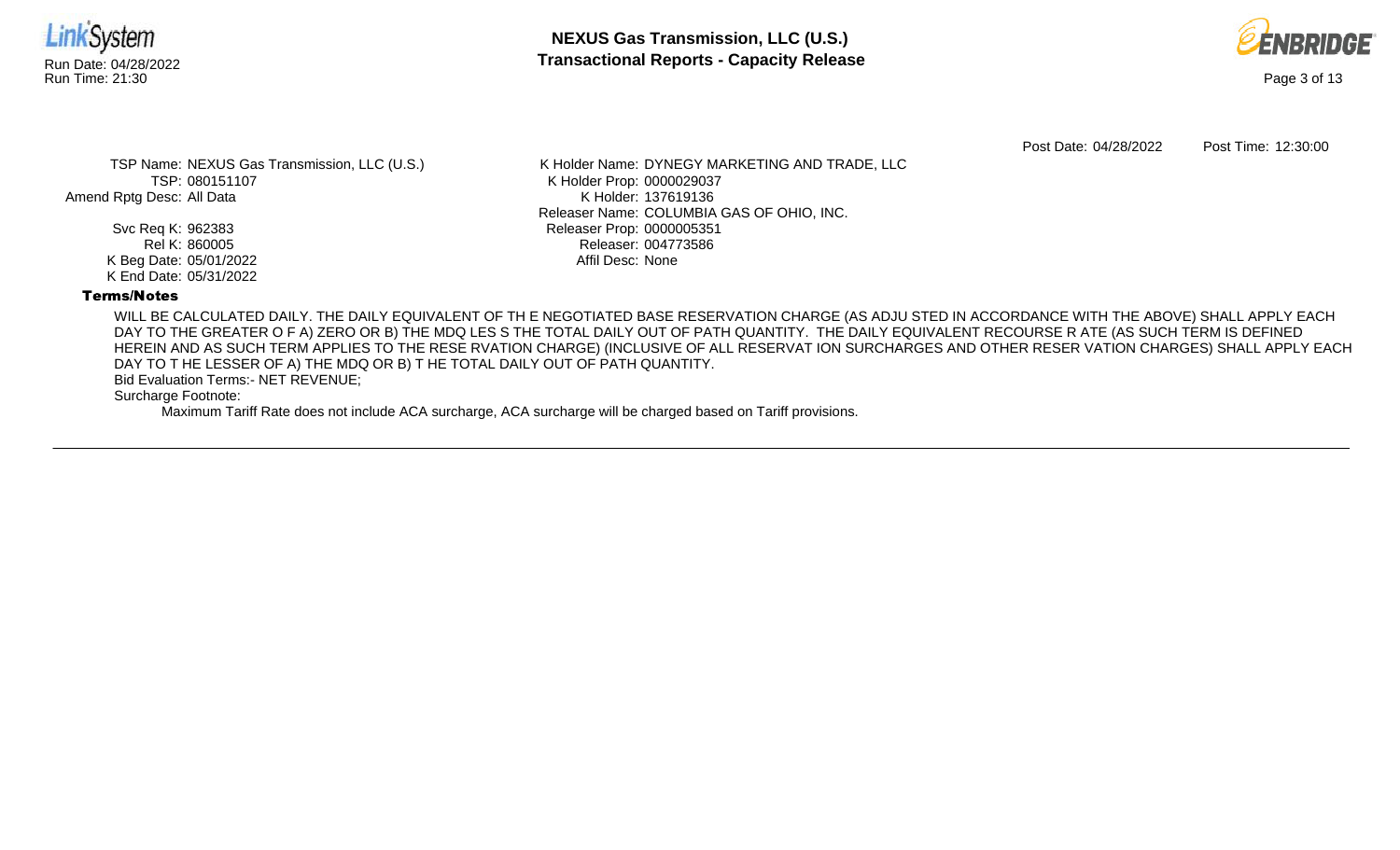



|                                                            |                                                                                      |                     |                              |                     |                                                |                                                                                                                    | Post Date: 04/28/2022 |     |                         | Post Time: 12:30:00 |
|------------------------------------------------------------|--------------------------------------------------------------------------------------|---------------------|------------------------------|---------------------|------------------------------------------------|--------------------------------------------------------------------------------------------------------------------|-----------------------|-----|-------------------------|---------------------|
|                                                            | TSP Name: NEXUS Gas Transmission, LLC (U.S.)                                         |                     |                              |                     | K Holder Name: DYNEGY MARKETING AND TRADE, LLC |                                                                                                                    |                       |     |                         |                     |
| TSP: 080151107                                             |                                                                                      |                     | K Holder Prop: 0000029037    |                     |                                                |                                                                                                                    |                       |     |                         |                     |
| Amend Rptg Desc: All Data                                  |                                                                                      |                     |                              | K Holder: 137619136 |                                                |                                                                                                                    |                       |     |                         |                     |
|                                                            |                                                                                      |                     |                              |                     | Releaser Name: COLUMBIA GAS OF OHIO, INC.      |                                                                                                                    |                       |     |                         |                     |
| Svc Req K: 962384                                          |                                                                                      |                     | Releaser Prop: 0000005351    |                     |                                                |                                                                                                                    |                       |     |                         |                     |
| Rel K: 860005                                              |                                                                                      |                     |                              | Releaser: 004773586 |                                                |                                                                                                                    |                       |     |                         |                     |
| K Beg Date: 05/01/2022                                     |                                                                                      |                     | Affil Desc: None             |                     |                                                |                                                                                                                    |                       |     |                         |                     |
| K End Date: 05/31/2022                                     |                                                                                      |                     |                              |                     |                                                |                                                                                                                    |                       |     |                         |                     |
| K Qty - K: 12                                              | <b>Recall Notif EE: Yes</b>                                                          |                     | K Ent Beg Date: 05/01/2022   |                     |                                                |                                                                                                                    |                       |     |                         |                     |
| SICR Ind: No                                               | <b>Recall Notif Eve: Yes</b>                                                         |                     | K Ent End Date: 05/31/2022   |                     |                                                |                                                                                                                    |                       |     |                         |                     |
| RAPP Desc: No                                              | Recall Notif ID1: Yes                                                                |                     |                              |                     |                                                |                                                                                                                    |                       |     |                         |                     |
| Prev Rel: 2                                                | Recall Notif ID2: Yes                                                                |                     | Rate Sch: FT-1               |                     |                                                | K Stat Desc: New                                                                                                   |                       |     |                         |                     |
| Bus Day Ind: No                                            | Recall Notif ID3: Yes<br>Recall Notif Timely: Yes                                    |                     | Res Rate Basis Desc: Per day |                     |                                                |                                                                                                                    |                       |     |                         |                     |
| All Re-rel Desc: Re-releasable                             |                                                                                      |                     |                              |                     |                                                | Bidder Bid Basis Desc: Non-Index-Based Release - Absolute dollars and cents per unit basis                         |                       |     |                         |                     |
| Repl SR Role Ind: Retail Choice                            |                                                                                      |                     | Ngtd Rate Ind Desc: No       |                     |                                                |                                                                                                                    |                       |     |                         |                     |
| Perm Rel Desc: Capacity is not being permanently released  |                                                                                      |                     | Mkt Based Rate Ind: No       |                     |                                                |                                                                                                                    |                       |     |                         |                     |
| Prearr Deal Desc: Offer is subject to a prearranged deal   |                                                                                      |                     |                              |                     |                                                | Surchg Ind Desc: Rate(s) stated include all applicable surcharges; no surcharge detail or surcharge total provided |                       |     |                         |                     |
| Recall/Reput Desc: Capacity recallable but not reputtable. |                                                                                      |                     |                              |                     |                                                |                                                                                                                    |                       |     |                         |                     |
|                                                            | IBR Ind: No - the release does not utilize index-based pricing for capacity release. |                     |                              |                     |                                                |                                                                                                                    |                       |     |                         |                     |
| <b>K Ent Beg Date</b>                                      | <b>K Ent End Date</b>                                                                | <b>Seasnl St</b>    | <b>Seasnl End</b>            |                     | K Qty - K                                      |                                                                                                                    |                       |     |                         |                     |
| 05/01/2022                                                 | 05/31/2022                                                                           |                     |                              |                     | 12                                             |                                                                                                                    |                       |     |                         |                     |
|                                                            |                                                                                      |                     |                              | Loc                 |                                                |                                                                                                                    | Seasnl                |     | <b>Seasnl K Ent Beg</b> | <b>K Ent End</b>    |
| <b>Loc Name</b><br><b>Loc</b>                              |                                                                                      |                     |                              | Zn                  |                                                | K Qty - Loc Loc/QTI Desc                                                                                           | <b>St</b>             | End | <b>Date</b>             | <b>Date</b>         |
| NEXUS/CPG<br>N <sub>1003</sub>                             |                                                                                      |                     |                              | M1                  | 12                                             | Delivery point(s) quantity                                                                                         |                       |     | 05/01/2022              | 05/31/2022          |
| N4714                                                      | DTE APPALACHIA GATHERING HIGH NOON                                                   |                     |                              | <b>SZ</b>           | 12                                             | Receipt point(s) quantity                                                                                          |                       |     | 05/01/2022              | 05/31/2022          |
| N4812                                                      | MARKWEST UTICA EMG/TWP RD 240-BERNE, MONROE CO., OH                                  |                     |                              | <b>SZ</b>           | 12                                             | Receipt point(s) quantity                                                                                          |                       |     | 05/01/2022              | 05/31/2022          |
|                                                            |                                                                                      |                     |                              |                     |                                                |                                                                                                                    |                       |     |                         |                     |
|                                                            |                                                                                      |                     |                              |                     |                                                |                                                                                                                    |                       |     |                         | <b>Rate</b>         |
| <b>K Ent Beg K Ent End</b>                                 | <b>Rec</b><br>Rec                                                                    |                     |                              |                     | <b>Del</b>                                     |                                                                                                                    |                       |     | <b>Max Trf</b>          | Chgd-               |
| <b>Date</b><br><b>Date</b>                                 | Zn<br><b>Loc</b>                                                                     | <b>Rec Loc Name</b> |                              |                     | Del Loc Zn                                     | <b>Del Loc Name</b>                                                                                                | <b>Rate ID Desc</b>   |     | Rate                    | <b>Non-IBR</b>      |

05/01/2022 05/31/2022 M1 M1 NXUS M1 M M1 M1 M1 M1 NXUS M1 Commodity 0.0057 0.0057 05/01/2022 05/31/2022 M1 M1 NXUS M1 SZ SZ SZ NXUS SZ Commodity 0.0057 0.0057 05/01/2022 05/31/2022 SZ SZ NXUS SZ NXUS SZ MXUS M1 M1 NXUS M1 SZ Commodity 0.0057 0.0057 05/01/2022 05/31/2022 SZ SZ NXUS SZ SZ SZ SZ NXUS SZ Commodity 0.0000 0.0000 05/01/2022 05/31/2022 M1 M1 NXUS M1 M M1 M1 M1 M1 NXUS M1 Seservation 0.8167 0.7500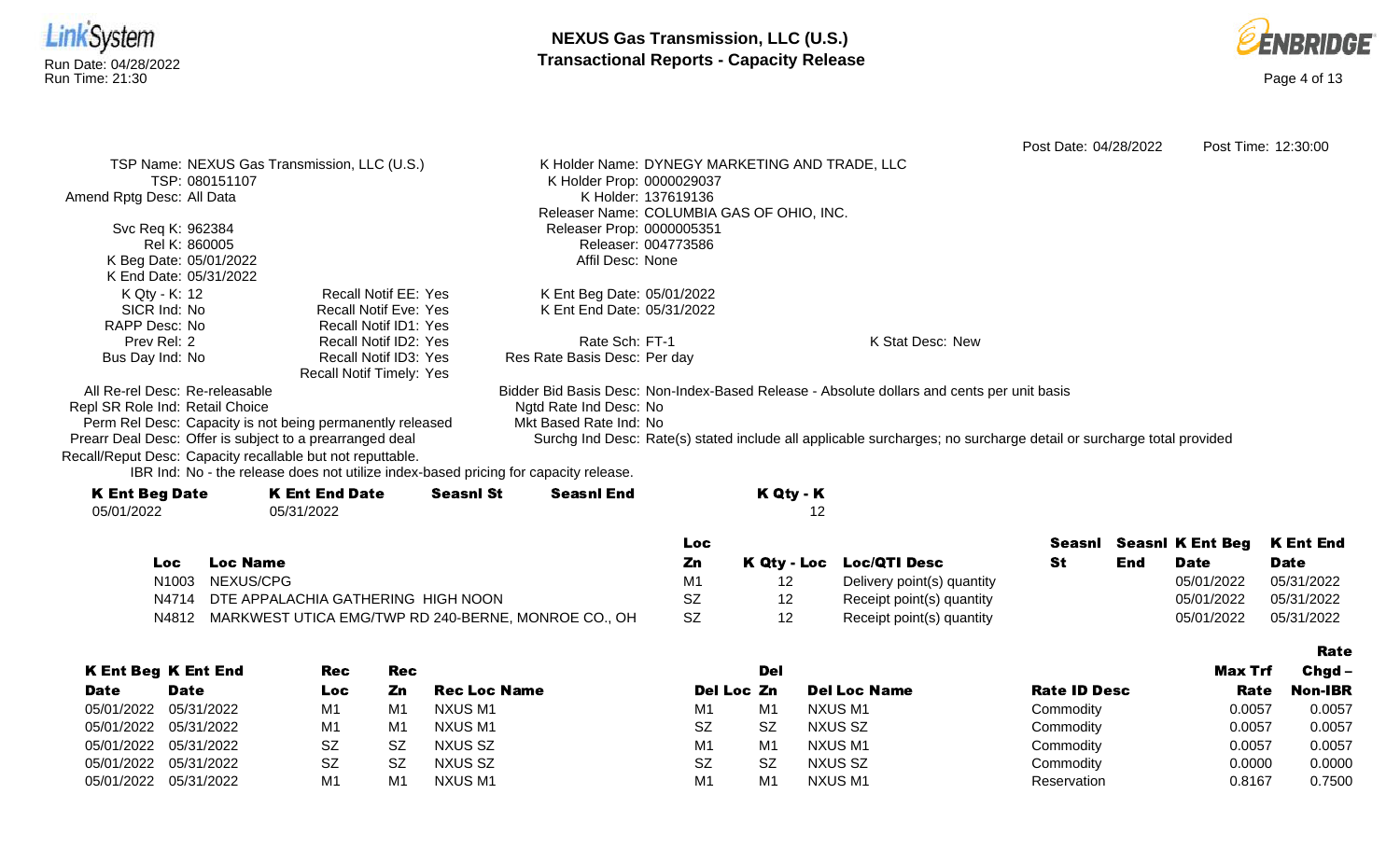

### Recall/Reput Terms

RETAIL CHOICE RECALLABLE FOR ADMINISTRATIVE PURPOSES

# Terms/Notes

REPLACEMENT SHIPPER IS TAKING RETAIL CHOICE PROGRAM CAPACITY RELEASE THA T IS SUBJECT TO A NEGOTIATED RATE. PRIMARY RECEIPT POINTS ARE METER N47 14 AND METER N4812 AND PRIMARY DELIVERY POINT IS METER N1003. NOMINATION S USING THESE PRIMARY RECEIPT AND DELIVERY METERS ARE CONSIDERED IN PATH NOMINATIONS AND WILL RECEIVE THE NEGOTIATED RATE. REPLACEMENT SHIPPER N OMINATIONS THAT DO NOT MEET THE RECEIPT AND DELIVERY METER CRITERION A BO VE WILL BE CONSIDERED OUT OF PATH NOMINATIONS AND WILL CAUSE THE MAXI MUM RECOURSE RATES TO BE BILLED TO RELEASING SHIPPER. COLUMBIA GAS OF O HIO (RELEASING SHIPPER) WILL RECOVER FROM REPLACEMENT SHIPPER ANY AND AL L I NCREMENTAL COSTS OR PENALTIES BILLED TO COLUMBIA GAS OF OHIO BY THE PIPE LINE, CAUSED BY REPLACEMENT SHIPPERS UTILIZATION OF OUT OF PATH NOM INATIONS. NEGOTIATED RATE AGREEMENT FOOTNOTES: 1 - THIS NEGOTIATED RATE AGR EEMENT IS PART OF A CONFORMING SERVICE AGREEMENT. 2 - THE NEGO TIATED BAS E RESERVATION CHARGE SHALL APPLY ONLY TO SERVICE UNDER SERVIC E AGREEMENT NO. 860005, USING THE POINTS DESIGNATED HEREIN OR THE FOLLOW ING SECONDA RY DELIVERY POINTS WHICH MAY BE AVAILABLE IN THE FUTURE: FA CILITIES TO BE LOCATED IN MEDINA COUNTY, OH NEAR NEXUS MILEPOST 62 AND F ACILITIES TO BE LOCATED IN MEDINA COUNTY, OH NEAR NEXUS MILEPOST 73. 3 - THE NEGOTIA TED USAGE CHARGES SHALL APPLY ONLY TO SERVICE UNDER SERVIC E AGREEMENT NO . 860005, USING THE POINTS DESIGNATED HEREIN AND SECONDAR Y POINTS AVAILA BLE TO THE SHIPPERS UNDER FT-1 IN PIPELINE S SUPPLY ZONE AND MARKET ZONE 1. 4 - CUSTOMER NOMINATIONS THAT MEET THE REC EIPT AND DELIVERY POINT CRITERIA IN FOOTNOTE (2) ARE REFERRED TO HEREINA FTER AS IN PATH NOMINATIONS . THE TOTAL SCHEDULED QUANTITY OF IN PATH NOMINATIONS FOR A GIVEN DAY IS HEREINAFTER REFERRED TO AS THE DAILY IN PATH QUANTITY . CUSTOMER NOMINATIONS THAT DO NOT MEET THE RECEIPT AND DE LIVERY POINT CRI TERIA IN FOOTNOTE (2) ARE REFERRED TO HEREINAFTER AS C USTOMER OUT OF PA TH NOMINATIONS . THE TOTAL SCHEDULED QUANTITY OF CUST OMER OUT OF PATH N OMINATIONS FOR A GIVEN DAY IS HEREINAFTER REFERRED TO AS THE CUSTOMER D AILY OUT OF PATH QUANTITY . RELATED REPLACEMENT SHI PPER NOMINATIONS (AC ROSS ALL RELATED REPLACEMENT CONTRACTS) THAT DO NOT MEET THE RECEIPT AND DELIVERY POINT CRITERIA IN FOOTNOTE 2/ ARE REFERRE D TO HEREINAFTER AS RELATED REPLACEMENT SHIPPER DAILY OUT OF PATH NOMINA TIONS . THE TOTAL S CHEDULED QUANTITY OF RELATED REPLACEMENT SHIPPER DA ILY OUT OF PATH NOMIN ATIONS IS HEREINAFTER REFERRED TO AS THE RELATED REPLACEMENT SHIPPER DA ILY OUT OF PATH QUANTITY. THE SUM OF THE CUSTOM ER DAILY OUT OF PATH QU ANTITY PLUS THE RELATED REPLACEMENT SHIPPER DAIL Y OUT OF PATH QUANTITY FOR A GIVEN DAY SHALL HEREINAFTER BE REFERRED TO AS THE TOTAL DAILY OUT OF PATH QUANTITY . 5 - THE RESERVATION CHARGES PURSUANT TO THIS NEGOTIA TED RATE AGREEMENT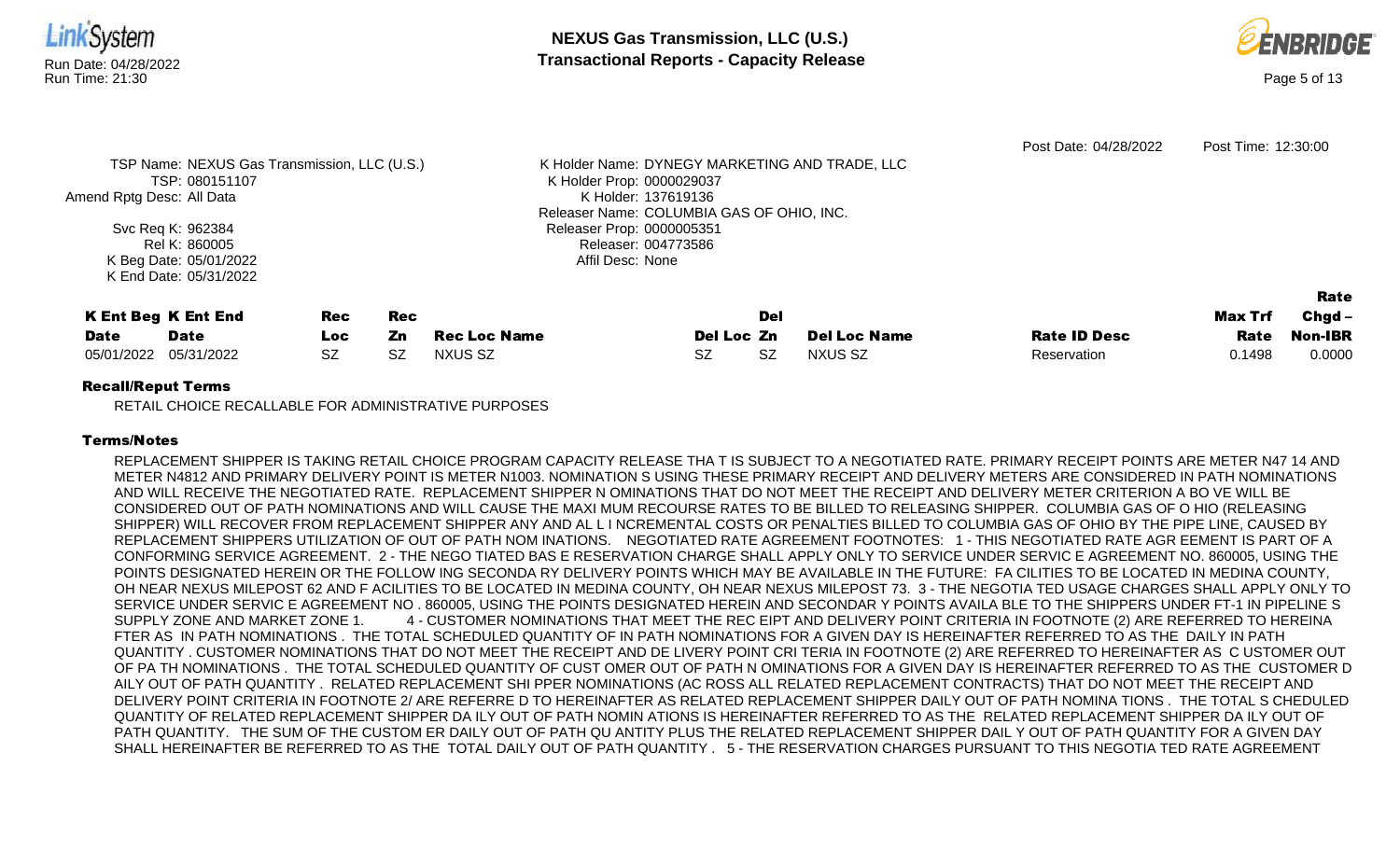



Post Date: 04/28/2022 Post Time: 12:30:00

TSP Name: NEXUS Gas Transmission, LLC (U.S.) TSP: 080151107 Amend Rptg Desc: All Data

> Svc Req K: 962384 Rel K: 860005 K Beg Date: 05/01/2022 K End Date: 05/31/2022

K Holder Name: DYNEGY MARKETING AND TRADE, LLC K Holder Prop: 0000029037 K Holder: 137619136 Releaser Name: COLUMBIA GAS OF OHIO, INC. Releaser Prop: 0000005351 Releaser: 004773586 Affil Desc: None

# Terms/Notes

WILL BE CALCULATED DAILY. THE DAILY EQUIVALENT OF TH E NEGOTIATED BASE RESERVATION CHARGE (AS ADJU STED IN ACCORDANCE WITH THE ABOVE) SHALL APPLY EACH DAY TO THE GREATER O F A) ZERO OR B) THE MDQ LES S THE TOTAL DAILY OUT OF PATH QUANTITY. THE DAILY EQUIVALENT RECOURSE R ATE (AS SUCH TERM IS DEFINED HEREIN AND AS SUCH TERM APPLIES TO THE RESE RVATION CHARGE) (INCLUSIVE OF ALL RESERVAT ION SURCHARGES AND OTHER RESER VATION CHARGES) SHALL APPLY EACH DAY TO T HE LESSER OF A) THE MDQ OR B) T HE TOTAL DAILY OUT OF PATH QUANTITY.

Bid Evaluation Terms:- NET REVENUE;

Surcharge Footnote:

Maximum Tariff Rate does not include ACA surcharge, ACA surcharge will be charged based on Tariff provisions.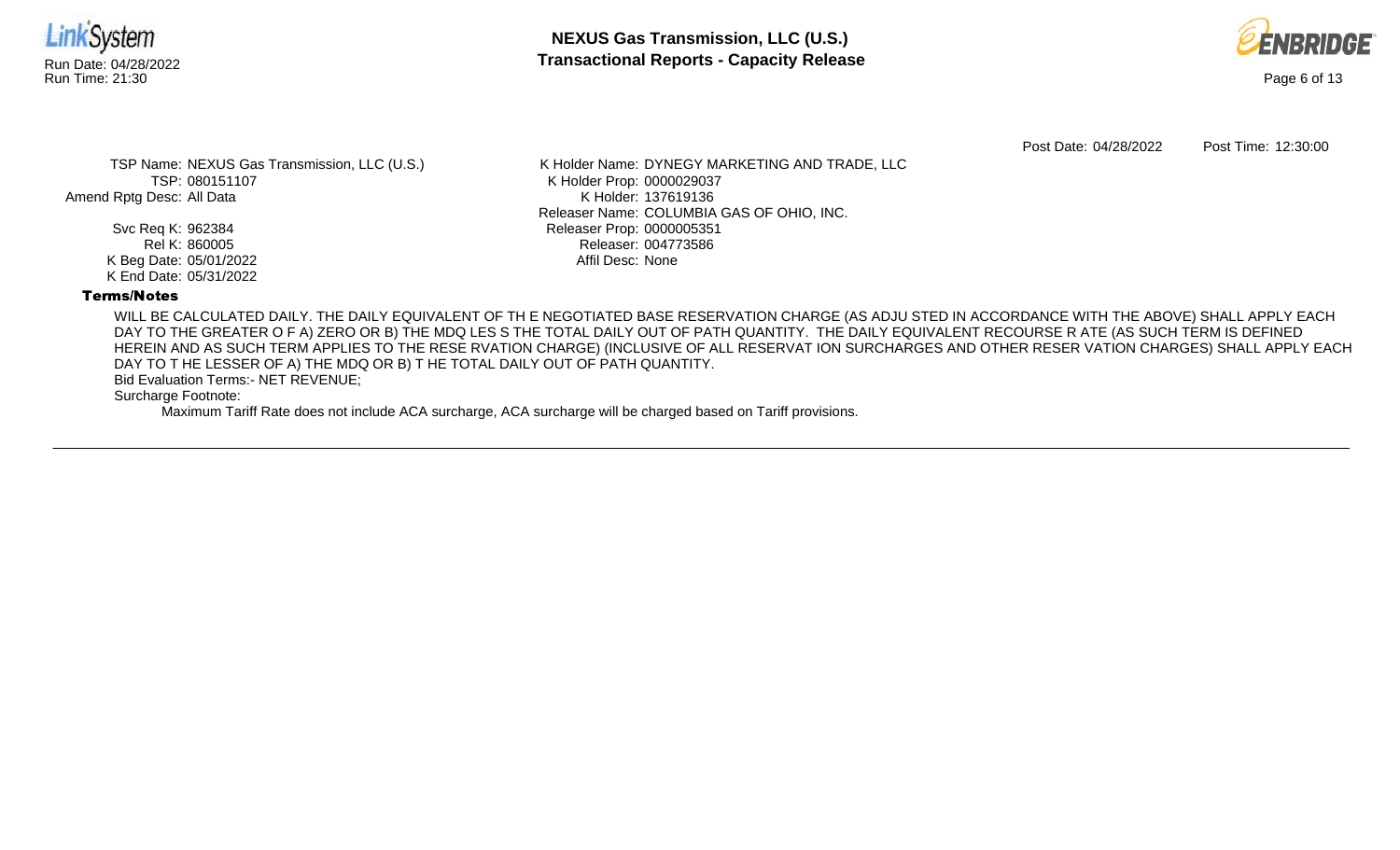



|                                                            |                                                                                      |                  |                              |                                                                                                                    |                  | Post Date: 04/28/2022 | Post Time: 12:30:00 |
|------------------------------------------------------------|--------------------------------------------------------------------------------------|------------------|------------------------------|--------------------------------------------------------------------------------------------------------------------|------------------|-----------------------|---------------------|
|                                                            | TSP Name: NEXUS Gas Transmission, LLC (U.S.)                                         |                  |                              | K Holder Name: DYNEGY MARKETING AND TRADE, LLC                                                                     |                  |                       |                     |
| TSP: 080151107                                             |                                                                                      |                  | K Holder Prop: 0000029037    |                                                                                                                    |                  |                       |                     |
| Amend Rptg Desc: All Data                                  |                                                                                      |                  |                              | K Holder: 137619136                                                                                                |                  |                       |                     |
|                                                            |                                                                                      |                  |                              | Releaser Name: COLUMBIA GAS OF OHIO, INC.                                                                          |                  |                       |                     |
| Svc Req K: 962385                                          |                                                                                      |                  | Releaser Prop: 0000005351    |                                                                                                                    |                  |                       |                     |
| Rel K: 860005                                              |                                                                                      |                  |                              | Releaser: 004773586                                                                                                |                  |                       |                     |
| K Beg Date: 05/01/2022                                     |                                                                                      |                  | Affil Desc: None             |                                                                                                                    |                  |                       |                     |
| K End Date: 05/31/2022                                     |                                                                                      |                  |                              |                                                                                                                    |                  |                       |                     |
| K Qty - K: 207                                             | Recall Notif EE: Yes                                                                 |                  | K Ent Beg Date: 05/01/2022   |                                                                                                                    |                  |                       |                     |
| SICR Ind: No                                               | <b>Recall Notif Eve: Yes</b>                                                         |                  | K Ent End Date: 05/31/2022   |                                                                                                                    |                  |                       |                     |
| RAPP Desc: No                                              | Recall Notif ID1: Yes                                                                |                  |                              |                                                                                                                    |                  |                       |                     |
| Prev Rel: 2                                                | Recall Notif ID2: Yes                                                                |                  | Rate Sch: FT-1               |                                                                                                                    | K Stat Desc: New |                       |                     |
| Bus Day Ind: No                                            | Recall Notif ID3: Yes                                                                |                  | Res Rate Basis Desc: Per day |                                                                                                                    |                  |                       |                     |
|                                                            | Recall Notif Timely: Yes                                                             |                  |                              |                                                                                                                    |                  |                       |                     |
| All Re-rel Desc: Re-releasable                             |                                                                                      |                  |                              | Bidder Bid Basis Desc: Non-Index-Based Release - Absolute dollars and cents per unit basis                         |                  |                       |                     |
| Repl SR Role Ind: Retail Choice                            |                                                                                      |                  | Ngtd Rate Ind Desc: No       |                                                                                                                    |                  |                       |                     |
| Perm Rel Desc: Capacity is not being permanently released  |                                                                                      |                  | Mkt Based Rate Ind: No       |                                                                                                                    |                  |                       |                     |
| Prearr Deal Desc: Offer is subject to a prearranged deal   |                                                                                      |                  |                              | Surchg Ind Desc: Rate(s) stated include all applicable surcharges; no surcharge detail or surcharge total provided |                  |                       |                     |
| Recall/Reput Desc: Capacity recallable but not reputtable. |                                                                                      |                  |                              |                                                                                                                    |                  |                       |                     |
|                                                            | IBR Ind: No - the release does not utilize index-based pricing for capacity release. |                  |                              |                                                                                                                    |                  |                       |                     |
| <b>K Ent Beg Date</b>                                      | <b>K Ent End Date</b>                                                                | <b>Seasnl St</b> | <b>Seasnl End</b>            | K Qty - K                                                                                                          |                  |                       |                     |
| 05/01/2022                                                 | 05/31/2022                                                                           |                  |                              | 207                                                                                                                |                  |                       |                     |

|       |                                                     | LOC       |     |                            | Seasnl |     | Seasni K Ent Beg K Ent End |             |
|-------|-----------------------------------------------------|-----------|-----|----------------------------|--------|-----|----------------------------|-------------|
| Loc   | Loc Name                                            | Zn        |     | K Qty - Loc Loc/QTI Desc   | St     | End | <b>Date</b>                | <b>Date</b> |
| N1003 | NEXUS/CPG                                           | M1        |     | Delivery point(s) quantity |        |     | 05/01/2022                 | 05/31/2022  |
|       | N4714 DTE APPALACHIA GATHERING HIGH NOON            | SZ        | 207 | Receipt point(s) quantity  |        |     | 05/01/2022                 | 05/31/2022  |
| N4812 | MARKWEST UTICA EMG/TWP RD 240-BERNE, MONROE CO., OH | <b>SZ</b> | 207 | Receipt point(s) quantity  |        |     | 05/01/2022                 | 05/31/2022  |

|             |                            |     |           |                     |                |                |                     |                     |                | Rate           |
|-------------|----------------------------|-----|-----------|---------------------|----------------|----------------|---------------------|---------------------|----------------|----------------|
|             | <b>K Ent Beg K Ent End</b> | Rec | Rec       |                     |                | Del            |                     |                     | <b>Max Trf</b> | $Chgd -$       |
| <b>Date</b> | <b>Date</b>                | Loc | Zn        | <b>Rec Loc Name</b> | Del Loc Zn     |                | <b>Del Loc Name</b> | <b>Rate ID Desc</b> | <b>Rate</b>    | <b>Non-IBR</b> |
| 05/01/2022  | 05/31/2022                 | M1  | M1        | NXUS M1             | M1             | M <sub>1</sub> | NXUS M1             | Commodity           | 0.0057         | 0.0057         |
|             | 05/01/2022 05/31/2022      | M1  | M1        | NXUS M1             | <b>SZ</b>      | .SZ            | NXUS SZ             | Commodity           | 0.0057         | 0.0057         |
|             | 05/01/2022 05/31/2022      | SZ  | <b>SZ</b> | NXUS SZ             | M <sub>1</sub> | M <sub>1</sub> | NXUS M1             | Commodity           | 0.0057         | 0.0057         |
|             | 05/01/2022 05/31/2022      | SZ  | <b>SZ</b> | NXUS SZ             | <b>SZ</b>      | .SZ            | NXUS SZ             | Commodity           | 0.0000         | 0.0000         |
|             | 05/01/2022 05/31/2022      | M1  | M1        | NXUS M1             | M <sub>1</sub> | M <sub>1</sub> | NXUS M1             | Reservation         | 0.8167         | 0.7500         |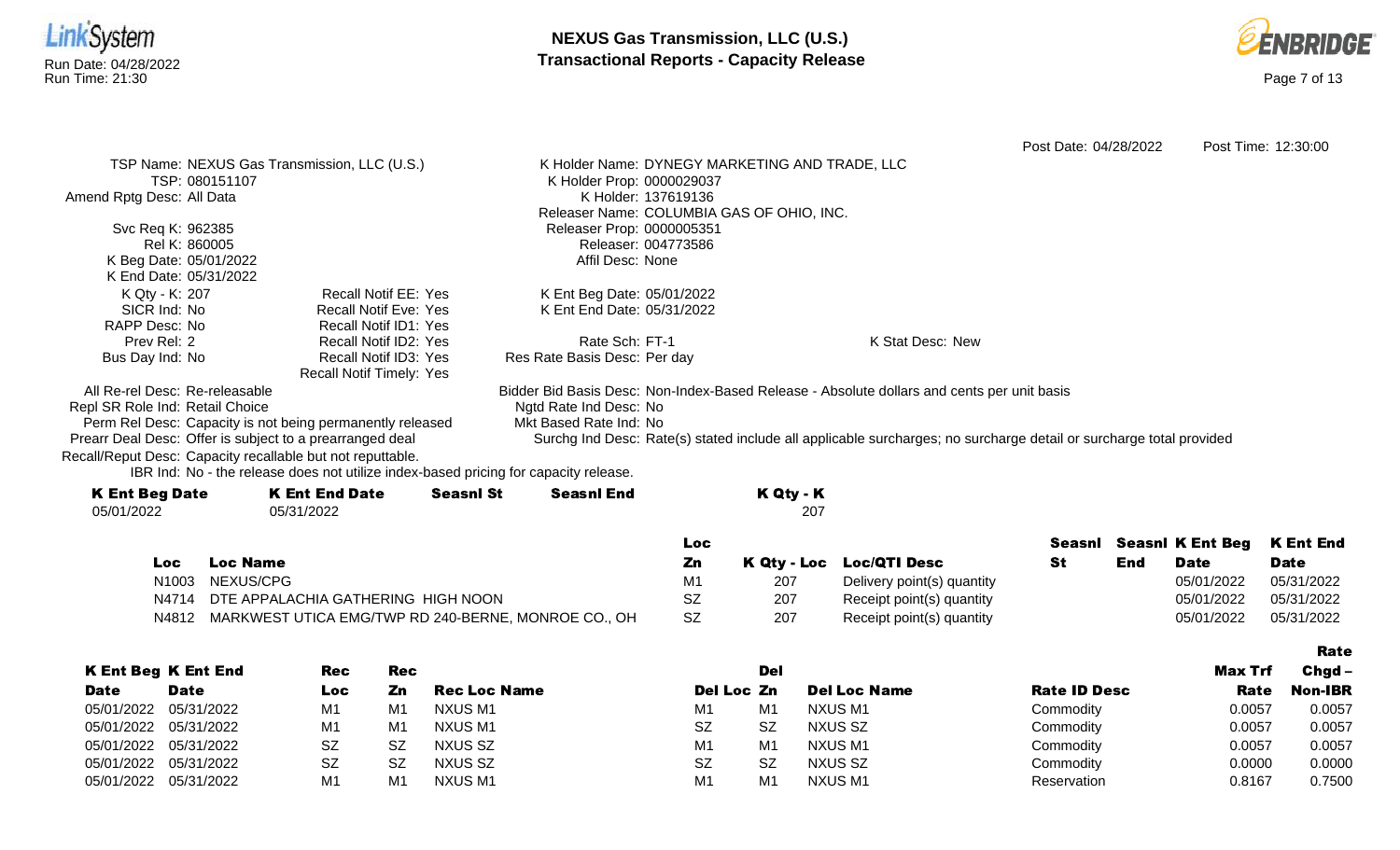

#### Recall/Reput Terms

RETAIL CHOICE RECALLABLE FOR ADMINISTRATIVE PURPOSES

# Terms/Notes

REPLACEMENT SHIPPER IS TAKING RETAIL CHOICE PROGRAM CAPACITY RELEASE THA T IS SUBJECT TO A NEGOTIATED RATE. PRIMARY RECEIPT POINTS ARE METER N47 14 AND METER N4812 AND PRIMARY DELIVERY POINT IS METER N1003. NOMINATION S USING THESE PRIMARY RECEIPT AND DELIVERY METERS ARE CONSIDERED IN PATH NOMINATIONS AND WILL RECEIVE THE NEGOTIATED RATE. REPLACEMENT SHIPPER N OMINATIONS THAT DO NOT MEET THE RECEIPT AND DELIVERY METER CRITERION A BO VE WILL BE CONSIDERED OUT OF PATH NOMINATIONS AND WILL CAUSE THE MAXI MUM RECOURSE RATES TO BE BILLED TO RELEASING SHIPPER. COLUMBIA GAS OF O HIO (RELEASING SHIPPER) WILL RECOVER FROM REPLACEMENT SHIPPER ANY AND AL L I NCREMENTAL COSTS OR PENALTIES BILLED TO COLUMBIA GAS OF OHIO BY THE PIPE LINE, CAUSED BY REPLACEMENT SHIPPERS UTILIZATION OF OUT OF PATH NOM INATIONS. NEGOTIATED RATE AGREEMENT FOOTNOTES: 1 - THIS NEGOTIATED RATE AGR EEMENT IS PART OF A CONFORMING SERVICE AGREEMENT. 2 - THE NEGO TIATED BAS E RESERVATION CHARGE SHALL APPLY ONLY TO SERVICE UNDER SERVIC E AGREEMENT NO. 860005, USING THE POINTS DESIGNATED HEREIN OR THE FOLLOW ING SECONDA RY DELIVERY POINTS WHICH MAY BE AVAILABLE IN THE FUTURE: FA CILITIES TO BE LOCATED IN MEDINA COUNTY, OH NEAR NEXUS MILEPOST 62 AND F ACILITIES TO BE LOCATED IN MEDINA COUNTY, OH NEAR NEXUS MILEPOST 73. 3 - THE NEGOTIA TED USAGE CHARGES SHALL APPLY ONLY TO SERVICE UNDER SERVIC E AGREEMENT NO . 860005, USING THE POINTS DESIGNATED HEREIN AND SECONDAR Y POINTS AVAILA BLE TO THE SHIPPERS UNDER FT-1 IN PIPELINE S SUPPLY ZONE AND MARKET ZONE 1. 4 - CUSTOMER NOMINATIONS THAT MEET THE REC EIPT AND DELIVERY POINT CRITERIA IN FOOTNOTE (2) ARE REFERRED TO HEREINA FTER AS IN PATH NOMINATIONS . THE TOTAL SCHEDULED QUANTITY OF IN PATH NOMINATIONS FOR A GIVEN DAY IS HEREINAFTER REFERRED TO AS THE DAILY IN PATH QUANTITY . CUSTOMER NOMINATIONS THAT DO NOT MEET THE RECEIPT AND DE LIVERY POINT CRI TERIA IN FOOTNOTE (2) ARE REFERRED TO HEREINAFTER AS C USTOMER OUT OF PA TH NOMINATIONS . THE TOTAL SCHEDULED QUANTITY OF CUST OMER OUT OF PATH N OMINATIONS FOR A GIVEN DAY IS HEREINAFTER REFERRED TO AS THE CUSTOMER D AILY OUT OF PATH QUANTITY . RELATED REPLACEMENT SHI PPER NOMINATIONS (AC ROSS ALL RELATED REPLACEMENT CONTRACTS) THAT DO NOT MEET THE RECEIPT AND DELIVERY POINT CRITERIA IN FOOTNOTE 2/ ARE REFERRE D TO HEREINAFTER AS RELATED REPLACEMENT SHIPPER DAILY OUT OF PATH NOMINA TIONS . THE TOTAL S CHEDULED QUANTITY OF RELATED REPLACEMENT SHIPPER DA ILY OUT OF PATH NOMIN ATIONS IS HEREINAFTER REFERRED TO AS THE RELATED REPLACEMENT SHIPPER DA ILY OUT OF PATH QUANTITY. THE SUM OF THE CUSTOM ER DAILY OUT OF PATH QU ANTITY PLUS THE RELATED REPLACEMENT SHIPPER DAIL Y OUT OF PATH QUANTITY FOR A GIVEN DAY SHALL HEREINAFTER BE REFERRED TO AS THE TOTAL DAILY OUT OF PATH QUANTITY . 5 - THE RESERVATION CHARGES PURSUANT TO THIS NEGOTIA TED RATE AGREEMENT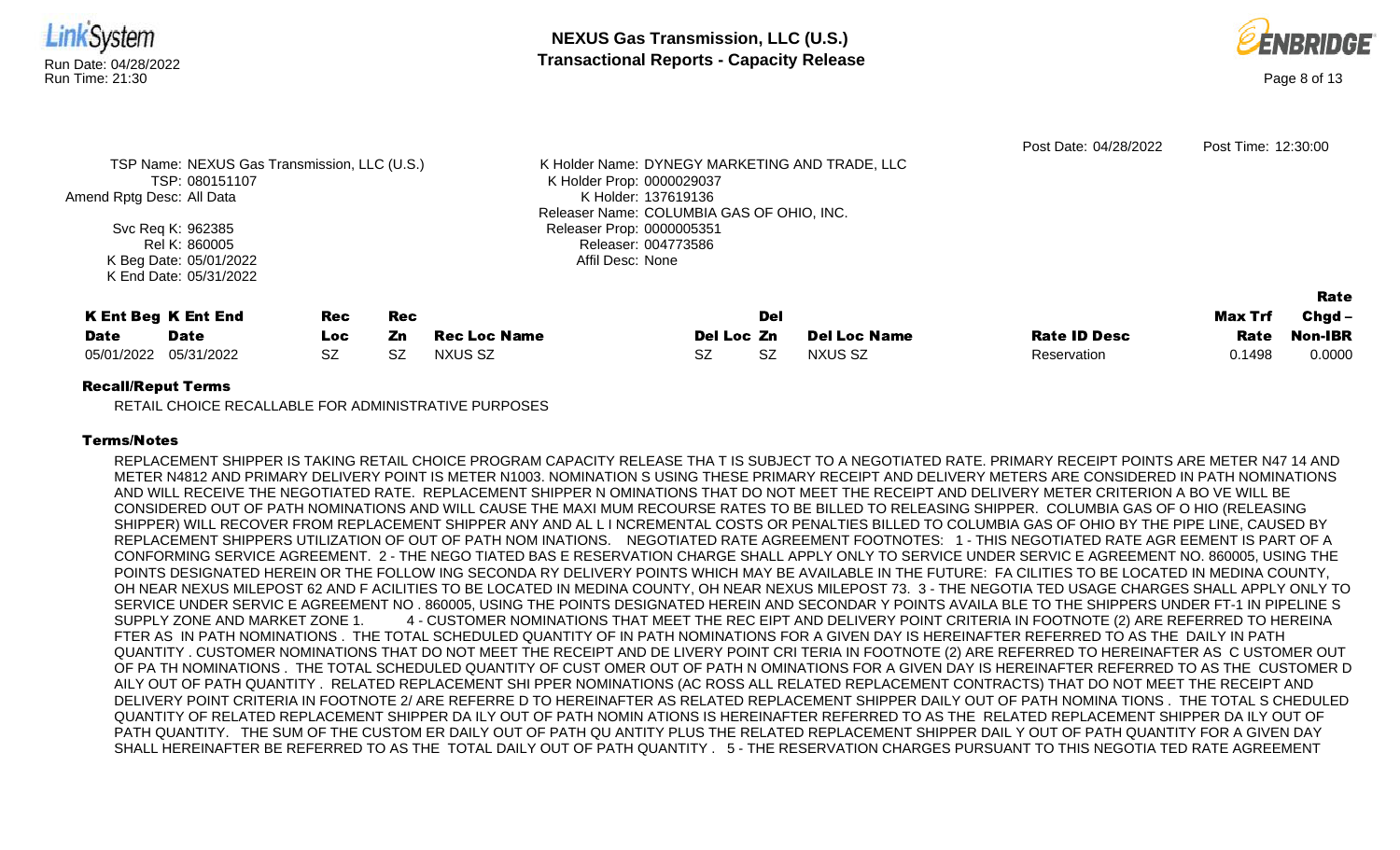



Post Date: 04/28/2022 Post Time: 12:30:00

TSP Name: NEXUS Gas Transmission, LLC (U.S.) TSP: 080151107 Amend Rptg Desc: All Data

> Svc Req K: 962385 Rel K: 860005 K Beg Date: 05/01/2022 K End Date: 05/31/2022

K Holder Name: DYNEGY MARKETING AND TRADE, LLC K Holder Prop: 0000029037 K Holder: 137619136 Releaser Name: COLUMBIA GAS OF OHIO, INC. Releaser Prop: 0000005351 Releaser: 004773586 Affil Desc: None

# Terms/Notes

WILL BE CALCULATED DAILY. THE DAILY EQUIVALENT OF TH E NEGOTIATED BASE RESERVATION CHARGE (AS ADJU STED IN ACCORDANCE WITH THE ABOVE) SHALL APPLY EACH DAY TO THE GREATER O F A) ZERO OR B) THE MDQ LES S THE TOTAL DAILY OUT OF PATH QUANTITY. THE DAILY EQUIVALENT RECOURSE R ATE (AS SUCH TERM IS DEFINED HEREIN AND AS SUCH TERM APPLIES TO THE RESE RVATION CHARGE) (INCLUSIVE OF ALL RESERVAT ION SURCHARGES AND OTHER RESER VATION CHARGES) SHALL APPLY EACH DAY TO T HE LESSER OF A) THE MDQ OR B) T HE TOTAL DAILY OUT OF PATH QUANTITY.

Bid Evaluation Terms:- NET REVENUE;

Surcharge Footnote:

Maximum Tariff Rate does not include ACA surcharge, ACA surcharge will be charged based on Tariff provisions.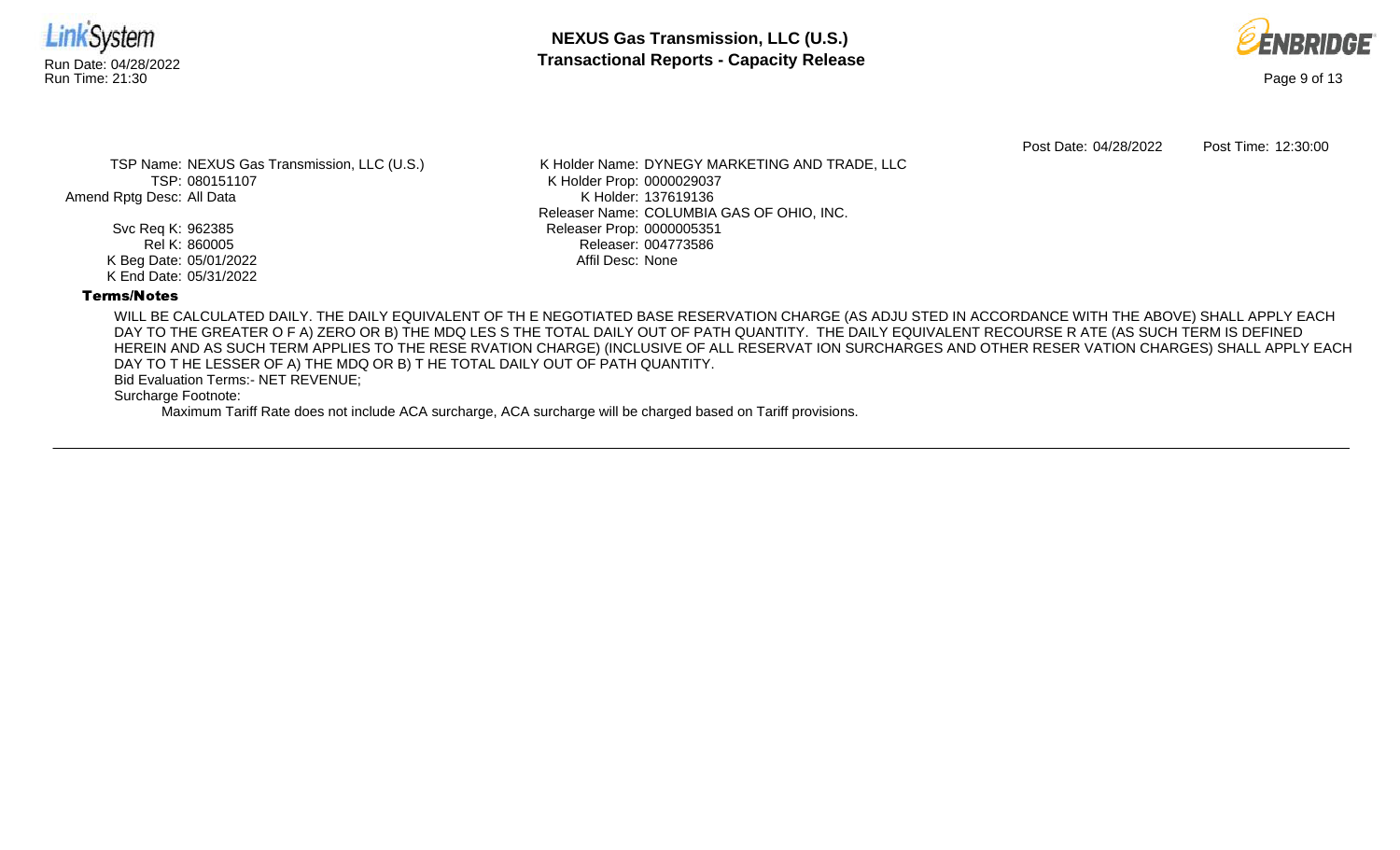



K Ent End Date

Rate

Seasnl Seasnl K Ent Beg

Date

**End** 

St

Post Date: 04/28/2022 Post Time: 14:30:00 TSP Name: NEXUS Gas Transmission, LLC (U.S.) TSP: 080151107 Amend Rptg Desc: All Data Svc Req K: 962386 Rel K: 860004 K Beg Date: 05/01/2022 K End Date: 05/31/2022 K Holder Name: SPIRE MARKETING INC. K Holder Prop: 0000030598 K Holder: 188779862 Releaser Name: CNX GAS COMPANY LLC Releaser Prop: 0000027902 Releaser: 088111906 Affil Desc: None K Qty - K: 15000 SICR Ind: No RAPP Desc: No Prev Rel: 2 Bus Day Ind: No Recall Notif EE: Yes Recall Notif Eve: Yes Recall Notif ID1: Yes Recall Notif ID2: Yes Recall Notif ID3: Yes Recall Notif Timely: Yes K Ent Beg Date: 05/01/2022 K Ent End Date: 05/31/2022 Rate Sch: FT-1 Res Rate Basis Desc: Per day K Stat Desc: New All Re-rel Desc: Re-releasable Repl SR Role Ind: Asset Management Arrangement Bidder Bid Basis Desc: Non-Index-Based Release - Percentage of maximum tariff rate Ngtd Rate Ind Desc: No

Perm Rel Desc: Capacity is not being permanently released

Mkt Based Rate Ind: No

Prearr Deal Desc: Offer is subject to a prearranged deal Surchg Ind Desc: Rate(s) stated include all applicable surcharges; no surcharge detail or surcharge total provided

Recall/Reput Desc: Capacity recallable and reput must be taken by replacement shipper.

IBR Ind: No - the release does not utilize index-based pricing for capacity release.

| <b>K Ent Beg Date</b> | <b>K Ent End Date</b> | <b>Seasnl St</b> | <b>Seasnl End</b> |     | K Qty - K |                          |
|-----------------------|-----------------------|------------------|-------------------|-----|-----------|--------------------------|
| 05/01/2022            | 05/31/2022            |                  |                   |     | 15.000    |                          |
|                       |                       |                  |                   | Loc |           |                          |
| Loc.                  | <b>Loc Name</b>       |                  |                   | Zn  |           | K Qty - Loc Loc/QTI Desc |

| $-0o$ | ьос манге                                              | ---            |        | $\sim$ 3. $\sim$ - 200 - 200 - 200 - 200 - 200 - 200 - 200 - 200 - 200 - 200 - 200 - 200 - 200 - 200 - 200 - 200 - 200 - 200 - 200 - 200 - 200 - 200 - 200 - 200 - 200 - 200 - 200 - 200 - 200 - 200 - 200 - 200 - 200 - 200 - 20 | . . | ---- | ----       | ----       |
|-------|--------------------------------------------------------|----------------|--------|-----------------------------------------------------------------------------------------------------------------------------------------------------------------------------------------------------------------------------------|-----|------|------------|------------|
| N1001 | NEXUS/DTE                                              | M <sub>1</sub> | 15.000 | Delivery point(s) quantity                                                                                                                                                                                                        |     |      | 05/01/2022 | 05/31/2022 |
| N4237 | (DTE) VECTOR MILFORD JUNCTION DELIVERY                 | M <sub>1</sub> | 15,000 | Delivery point(s) quantity                                                                                                                                                                                                        |     |      | 05/01/2022 | 05/31/2022 |
|       | N4925 CNX RICH HILL, GREEN CO. PA                      | <b>SZ</b>      | 15,000 | Receipt point(s) quantity                                                                                                                                                                                                         |     |      | 05/01/2022 | 05/31/2022 |
| N4995 | NEXUS INTERCONNECT WITH TETLP MAINLINE, MONROE CO., OH | - SZ           | 15.000 | Receipt point(s) quantity                                                                                                                                                                                                         |     |      | 05/01/2022 | 05/31/2022 |

|                       | <b>K Ent Beg K Ent End</b> | Rec       | Rec       |                     |                | Del       |                     |                     | <b>Max Trf</b> | $Chgd -$       |
|-----------------------|----------------------------|-----------|-----------|---------------------|----------------|-----------|---------------------|---------------------|----------------|----------------|
| <b>Date</b>           | <b>Date</b>                | Loc       | Zn        | <b>Rec Loc Name</b> | Del Loc Zn     |           | <b>Del Loc Name</b> | <b>Rate ID Desc</b> | Rate           | <b>Non-IBR</b> |
|                       | 05/01/2022 05/31/2022      | M1        | M1        | NXUS M1             | M <sub>1</sub> | M1        | <b>NXUS M1</b>      | Commodity           | 0.0057         | 0.0057         |
|                       | 05/01/2022 05/31/2022      | M1        | M1        | NXUS M1             | SZ             | <b>SZ</b> | NXUS SZ             | Commodity           | 0.0057         | 0.0057         |
| 05/01/2022 05/31/2022 |                            | <b>SZ</b> | <b>SZ</b> | NXUS SZ             | M <sub>1</sub> | M1        | <b>NXUS M1</b>      | Commodity           | 0.0057         | 0.0057         |
| 05/01/2022 05/31/2022 |                            | SZ        | <b>SZ</b> | NXUS SZ             | <b>SZ</b>      | <b>SZ</b> | NXUS SZ             | Commodity           | 0.0000         | 0.0000         |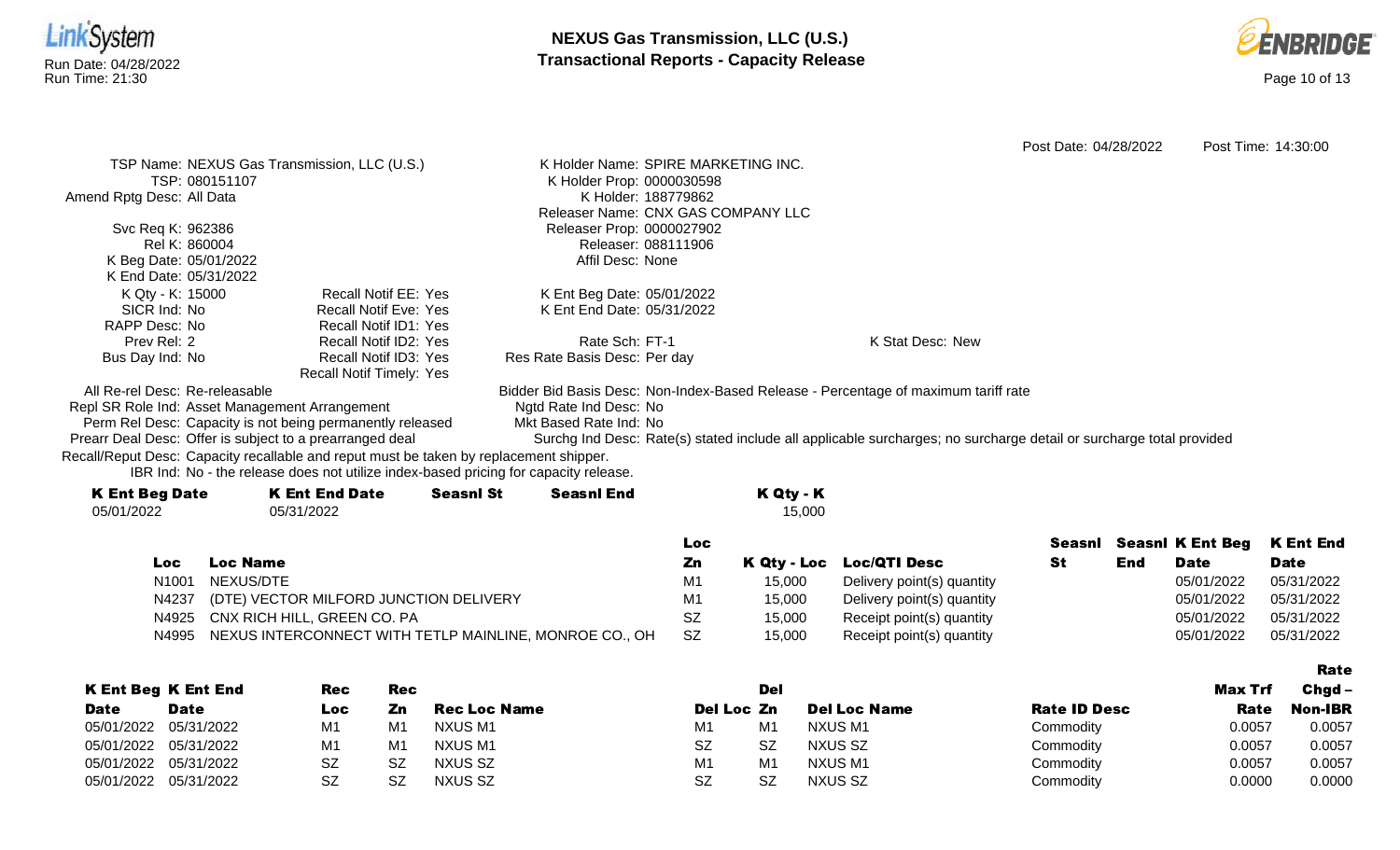



Rate

|                                              |                                     | Post Date: 04/28/2022 | Post Time: 14:30:00 |
|----------------------------------------------|-------------------------------------|-----------------------|---------------------|
| TSP Name: NEXUS Gas Transmission, LLC (U.S.) | K Holder Name: SPIRE MARKETING INC. |                       |                     |
| TSP: 080151107                               | K Holder Prop: 0000030598           |                       |                     |
| Amend Rptg Desc: All Data                    | K Holder: 188779862                 |                       |                     |
|                                              | Releaser Name: CNX GAS COMPANY LLC  |                       |                     |
| Svc Req K: 962386                            | Releaser Prop: 0000027902           |                       |                     |
| Rel K: 860004                                | Releaser: 088111906                 |                       |                     |
| K Beg Date: 05/01/2022                       | Affil Desc: None                    |                       |                     |
| K End Date: 05/31/2022                       |                                     |                       |                     |

|             | <b>K Ent Beg K Ent End</b> | Rec | Rec | Del                 |            |    |                     | Max Trf             | Chgd – |         |
|-------------|----------------------------|-----|-----|---------------------|------------|----|---------------------|---------------------|--------|---------|
| <b>Date</b> | Date                       | LOC | Zn  | <b>Rec Loc Name</b> | Del Loc Zn |    | <b>Del Loc Name</b> | <b>Rate ID Desc</b> | Rate   | Non-IBR |
|             | 05/01/2022 05/31/2022      | M1  | M1  | NXUS M1             | M1         | M1 | NXUS M1             | Reservation         | 0.8167 | 0.8167  |
|             | 05/01/2022 05/31/2022      | SZ  | SZ  | NXUS SZ             | SZ         | S7 | NXUS SZ             | Reservation         | 0.1498 | 0.0223  |

# Recall/Reput Terms

RECALLABLE AND REPUTTABLE

# Terms/Notes

Bid Evaluation Terms:- NET REVENUE; Surcharge Footnote: Maximum Tariff Rate does not include ACA surcharge, ACA surcharge will be charged based on Tariff provisions.

### Terms/Notes - AMA

AMA Obligation Quantity:- 15000;

THIS RELEASE IS MADE PURSUANT TO AN ASSET MANAGEMENT ARRANGEMENT BETWEEN THE RELEASING SHIPPER AND THE REPLACEMENT SHIPPER. PLEASE NOTE THAT TH E CAPACITY RELEASE RATE POSTED IS NOT NECESSARILY REFLECTIVE OF THE ACT U AL ASSET MANAGEMENT COMPENSATION ARRANGEMENTS BETWEEN THE RELEASING SH IP PER AND THE REPLACEMENT SHIPPER. THE REPLACEMENT SHIPPER, UPON NOTIF ICA TION FROM THE RELEASING SHIPPER, IS OBLIGATED TO DELIVER QUANTITIES EQUA L TO THE RELEASING SHIPPER S FULL REQUIREMENTS UP TO THE CAPACITY H EREBY RELEASED TO REPLACEMENT SHIPPER ON EACH AND EVERY DAY DURING THE R ELEAS E TERM.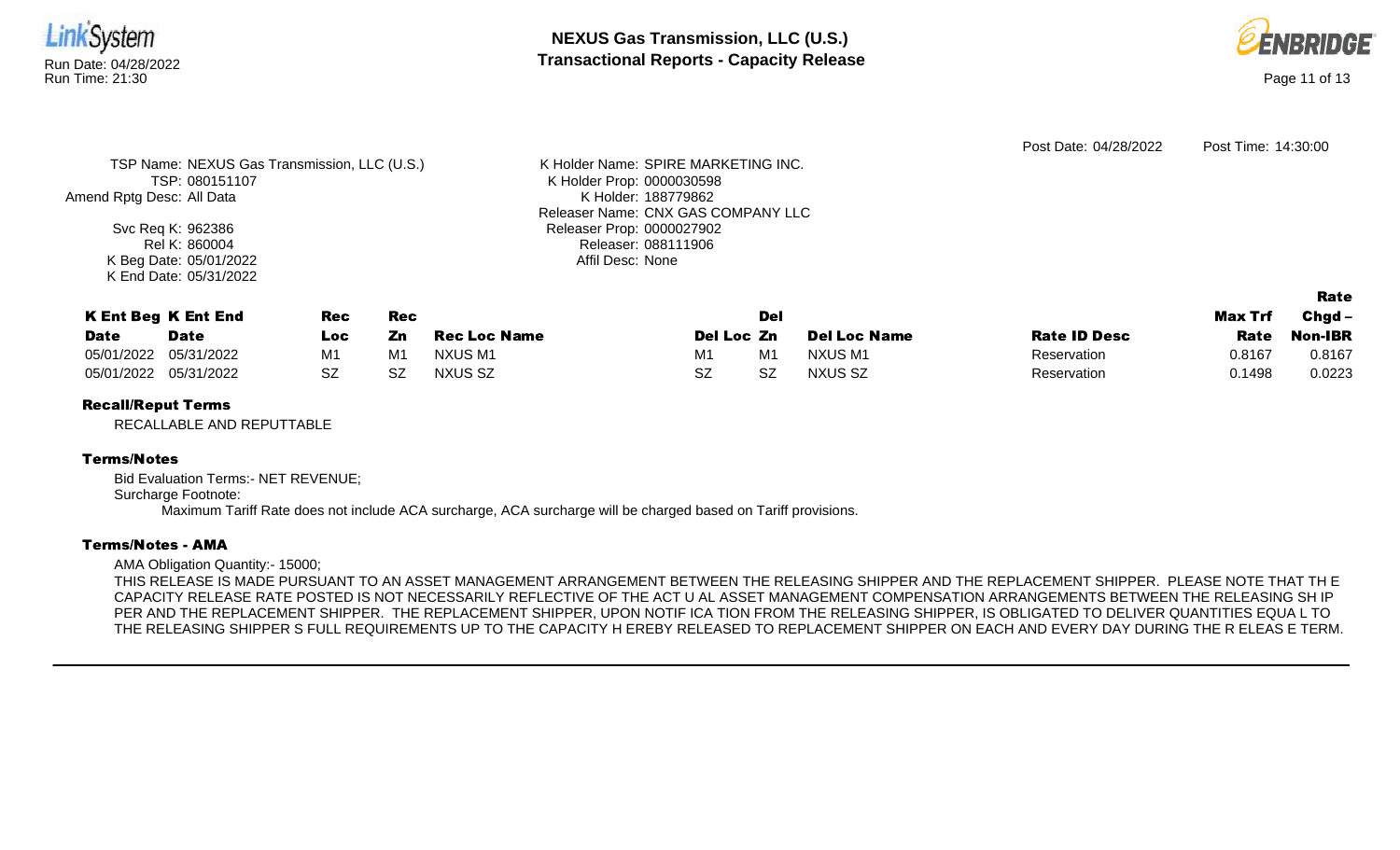



K Ent End Date

Rate

Seasnl Seasnl K Ent Beg

Date

**End** 

St

15,000 Delivery point(s) quantity 05/01/2022 05/31/2022 15,000 Delivery point(s) quantity 05/01/2022 05/31/2022 15,000 Receipt point(s) quantity 05/01/2022 05/31/2022 15,000 Receipt point(s) quantity 05/01/2022 05/31/2022

Post Date: 04/28/2022 Post Time: 18:00:00 TSP Name: NEXUS Gas Transmission, LLC (U.S.) TSP: 080151107 Amend Rptg Desc: All Data Svc Req K: 962387 Rel K: 860004 K Beg Date: 05/01/2022 K End Date: 05/31/2022 K Holder Name: SPIRE MARKETING INC. K Holder Prop: 0000030598 K Holder: 188779862 Releaser Name: CNX GAS COMPANY LLC Releaser Prop: 0000027902 Releaser: 088111906 Affil Desc: None K Qty - K: 15000 SICR Ind: No RAPP Desc: No Prev Rel: 2 Bus Day Ind: No Recall Notif EE: Yes Recall Notif Eve: Yes Recall Notif ID1: Yes Recall Notif ID2: Yes Recall Notif ID3: Yes Recall Notif Timely: Yes K Ent Beg Date: 05/01/2022 K Ent End Date: 05/31/2022 Rate Sch: FT-1 Res Rate Basis Desc: Per day K Stat Desc: New All Re-rel Desc: Re-releasable Repl SR Role Ind: Asset Management Arrangement Bidder Bid Basis Desc: Non-Index-Based Release - Percentage of maximum tariff rate Ngtd Rate Ind Desc: Yes

Perm Rel Desc: Capacity is not being permanently released

Prearr Deal Desc: Offer is subject to a prearranged deal

Mkt Based Rate Ind: No

Surchg Ind Desc: Rate(s) stated include all applicable surcharges; no surcharge detail or surcharge total provided

Recall/Reput Desc: Capacity recallable and reput must be taken by replacement shipper.

IBR Ind: No - the release does not utilize index-based pricing for capacity release.

| <b>K Ent Beg Date</b> | <b>K Ent End Date</b> | <b>Seasnl St</b> | <b>Seasnl End</b> |     | K Qty - K |                          |
|-----------------------|-----------------------|------------------|-------------------|-----|-----------|--------------------------|
| 05/01/2022            | 05/31/2022            |                  |                   |     | 15.000    |                          |
|                       |                       |                  |                   | Loc |           |                          |
| Loc.                  | <b>Loc Name</b>       |                  |                   | Zn  |           | K Qty - Loc Loc/QTI Desc |

| ---- | ---------                                                    | --  |
|------|--------------------------------------------------------------|-----|
|      | N <sub>1001</sub> NEXUS/DTE                                  | M   |
|      | N4237 (DTE) VECTOR MILFORD JUNCTION DELIVERY                 | M   |
|      | N4925 CNX RICH HILL, GREEN CO, PA                            | SZ  |
|      | N4995 NEXUS INTERCONNECT WITH TETLP MAINLINE, MONROE CO., OH | -SZ |

|                       | <b>K Ent Beg K Ent End</b> | Rec | <b>Rec</b> |              |            | <b>Del</b> |                     |                     | <b>Max Trf</b> | $Chgd -$       |
|-----------------------|----------------------------|-----|------------|--------------|------------|------------|---------------------|---------------------|----------------|----------------|
| <b>Date</b>           | <b>Date</b>                | Loc | Zn         | Rec Loc Name | Del Loc Zn |            | <b>Del Loc Name</b> | <b>Rate ID Desc</b> | <b>Rate</b>    | <b>Non-IBR</b> |
| 05/01/2022 05/31/2022 |                            | M1  | M1         | NXUS M1      | M1         | M1         | NXUS M1             | Commodity           | 0.0057         | 0.0000         |
| 05/01/2022 05/31/2022 |                            | M1  | M1         | NXUS M1      | <b>SZ</b>  | SZ         | NXUS SZ             | Commodity           | 0.0057         | 0.0000         |
|                       | 05/01/2022 05/31/2022      | SZ  | <b>SZ</b>  | NXUS SZ      | M1         | M1         | NXUS M1             | Commodity           | 0.0057         | 0.0000         |
| 05/01/2022 05/31/2022 |                            | SZ  | SZ         | NXUS SZ      | <b>SZ</b>  | SZ         | NXUS SZ             | Commodity           | 0.0000         | 0.0000         |